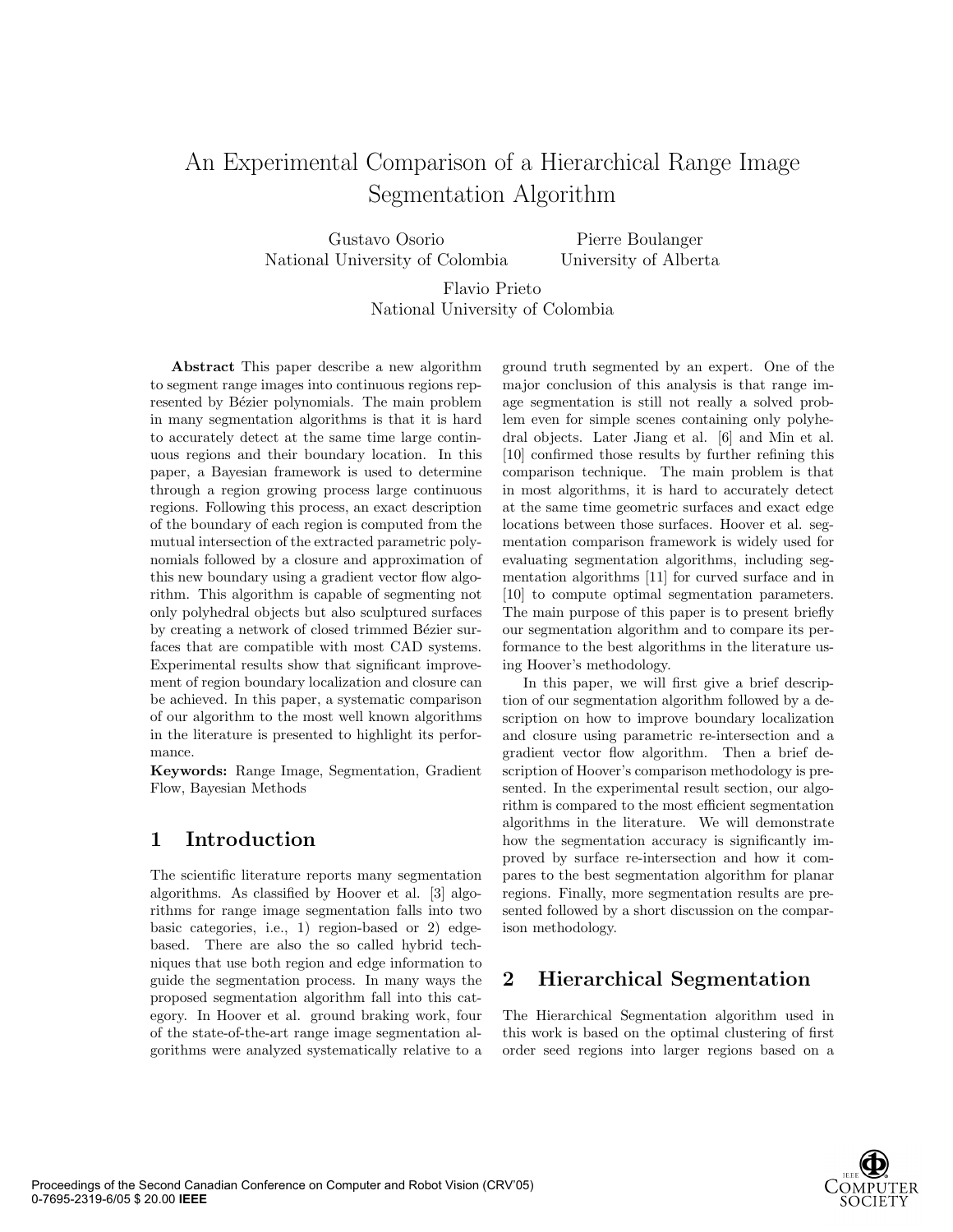Bayesian similarity measurement. This algorithm was presented in [1] in the context of segmenting simultaneously range and color images, because most algorithms we are planning to compare with only work on range signals it was decided to ignore the intensity signal for the moment. The main idea behind our algorithm is to represent a range image with a simple model, and then produce modifications to the model using more complex geometric primitives based on a statistical inference process. Lets review briefly the basic steps of our algorithm:

- Initial partition. The objective of this processing stage is to produce an optimal set of seed regions represented by first order Bézier polynomials that do not include depth and orientation discontinuities. To compute the parameters of each seed region an algorithm based on a robust fitting technique is used to avoid contamination by undetected discontinuities in a neighborhood. The result is an adjacency graph of first order regions or points represented by the coefficients of the Bézier polynomial.
- Clustering. A region to region and region to point clustering algorithm is used to produce larger regions of first order surfaces. In this algorithm the grouping process is determined by computing a similarity function based on a Bayesian analysis between adjacent surfaces and points. The tracking and the management of the optimal grouping is performed using a hierarchical data structure. Optimal grouping of surfaces is performed until a predetermined approximation threshold is reached.
- Generalization. Following this process, some surfaces can be generalized with a more complex model (i.e. second order Bézier). The decision to change to a higher order surface is determined by an optimal statistical analysis that use F-distribution to determine if the higher order model is statistically justified. Following this generalization process the clustering process is repeated until the approximation threshold is reached again.

Figure 1 shows the segmentation results using our algorithm for images with first and second order surfaces on an image from the University of South Florida [12] range image database.

Following a comparison analysis between our algorithm and the best one in the literature proposed by the University of Bern [8], it is clear the our algorithm had some problems for planar surfaces. One of the main source of error is Over-Segmentation. This problem can easily be resolved by merging surfaces where the difference between the normal vectors is not grater than 10 degrees. In Figure 2, one can see the result of this merging process.

Furthermore, a second source of error in our segmentation process is associated with the precision of the region boundaries. One can see in Figure 3 a comparison of the regions boundaries produced by the University of Bern algorithm and ours. There is obviously a problem that is due to noise and the fact that we are not really using planar models but first order Bézier functions.



Figure 1: Hierarchical segmentation results for one of the USF range image.

# **3 A Posteriori Computation of Region Contours Using Exact Surface Re-Intersection**

Edge detection technics are widely used in order to obtain the contour of objects. In reflectance images there contours are mainly due to abrupt changes in the reflective properties of an object or by shadows. In range images there are different kinds of discontinuities that can be classified as depth and orientation. Some authors include a third kind called smooth discontinuity ("crease edges") which refers to continuous changes in the normal vector but with abrupt changes in the curvature. There are basically two ways to solve the problem of edge localization

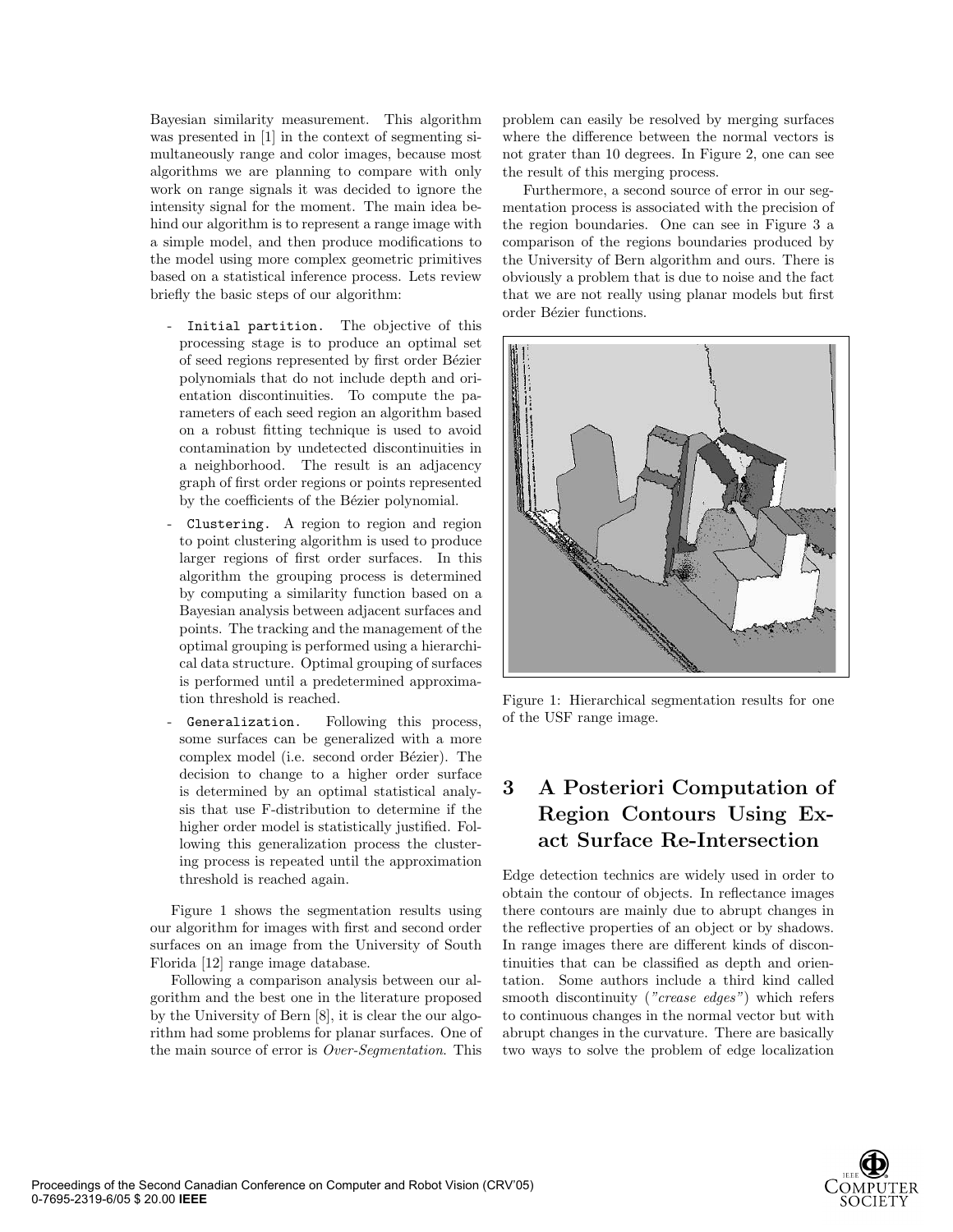namely using local geometrical properties or using global information. In this paper, we present a new technique to compute those region boundaries by performing a re-intersection between adjacent surfaces followed by a the closure and approximation of those contours using a gradient flow algorithm.



Figure 2: Solution to over-segmentation using a normal threshold: (Left) Over-Segmented result, (Right) Segmentation result after merging with a threshold of 10 degrees.



Figure 3: (Left) Segmented results using University of Bern algorithm, (Right) Segmented results using our algorithm.

#### **3.1 Parametric Surface Reintersection**

In order to achieve a better performance and to improve the localization of region boundaries the following algorithm is proposed. The main idea is to include the global information obtained in the previous segmentation stage and to recompute the boundaries intersection by using the parametric equations of the adjacent regions expressed by Equation 1. Equation 2 shows the transformation matrix (**A**)for a first order parametric polynomial.

$$
\begin{bmatrix} a_{11} & a_{12} & a_{13} \ a_{21} & a_{22} & a_{23} \ a_{31} & a_{32} & a_{33} \end{bmatrix} \begin{bmatrix} 1 \ u \ v \end{bmatrix} + \begin{bmatrix} C_x \\ C_y \\ C_z \end{bmatrix} = \begin{bmatrix} x \ y \ z \end{bmatrix}
$$
 (1)

$$
\mathbf{A_i} \cdot \mathbf{P} = S_i \tag{2}
$$

where

$$
\mathbf{A} = \begin{bmatrix} a_{11} + C_x & a_{12} & a_{13} \\ a_{21} + C_y & a_{22} & a_{23} \\ a_{31} + C_z & a_{32} & a_{33} \end{bmatrix}; \mathbf{P} = \begin{bmatrix} 1 \\ u \\ v \end{bmatrix}; \mathbf{S} = \begin{bmatrix} x \\ y \\ z \end{bmatrix}.
$$
\n(3)

For every surface **S<sup>i</sup>** the transformation matrix **A<sup>i</sup>** is obtained. From Equation 2, it is possible to obtain the equation for the planar surface  $S_i$  as follow:

Let  $O_i$  be a point belonging to the plane, which is known after the segmentation process (see Equation 4). Let **A<sup>i</sup>** be the transformation matrix from the parametric space  $(u, v)$  to the 3-D space  $(x, y, z)$ , where the normal vector  $n_i$  to the plane  $S_i$  in the space  $(x, y, z)$  is given by Equation 5, and the expression for the plane given by Equation 6.

$$
\mathbf{O_i} = \begin{bmatrix} C_{x_i} \\ C_{y_i} \\ C_{z_i} \end{bmatrix} \in \mathbf{S_i} \tag{4}
$$

$$
\mathbf{n_i} = \frac{\frac{\partial \mathbf{S_i}}{\partial u} \times \frac{\partial \mathbf{S_i}}{\partial v}}{\|\frac{\partial \mathbf{S_i}}{\partial u} \times \frac{\partial \mathbf{S_i}}{\partial v}\|}\tag{5}
$$

$$
(\mathbf{O_i} + \mathbf{V}) \cdot \mathbf{n_i} = \mathbf{0} \tag{6}
$$

Once the parameters for every surface in the image has been determined, is possible to find the parametric function of the straight line produced by the intersection of adjacent planes as follow:

Let  $\mathbf{p}_{ij}$  a point in both regions  $\mathbf{S}_i$  and  $\mathbf{S}_j$ , and let **Vij** be a vector parallel to the straight line generated by the intersection of the planes, and given by Equation 7, then the parametric representation of the intersection is given by Equation 8.

$$
V_{ij} = n_i \times n_j \tag{7}
$$

$$
t \cdot \mathbf{V_{ij}} + \mathbf{p_{ij}} = \mathbf{V} \tag{8}
$$

Figure 4(left) illustrates all the intersection lines for one plane and in Figure 4(right) the projection of all border points into these lines. Figure 5 shows the same result for an image with one object.

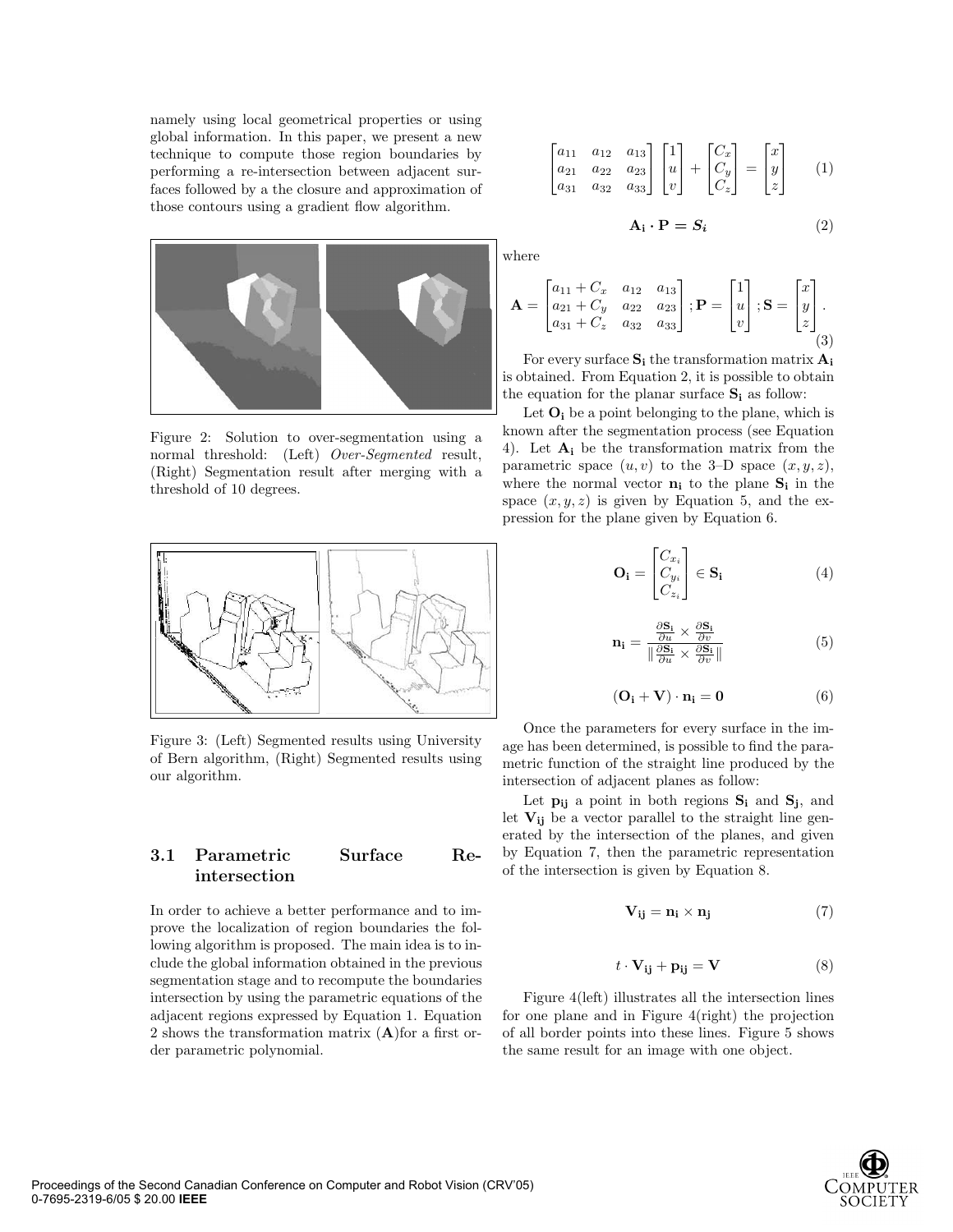

Figure 4: Original and improved boundaries using the parametric re-intersection of the the surface regions.



Figure 5: Results using the parametric reintersection for an image with one object.

#### **3.2 Closing and Approximating Contours with Gradient Vector Flow Algorithm**

After defining the analytical expression for the segments that form the border of every single surface in the image, it is essential to obtain a reduce and closed contour. This is a necessary condition in order to be compatible with CAD systems. Several approaches can be used to solve this problem. For this paper an active contour algorithms developed for intensity images was adapted for this purpose. In 1987, Kass et al. [9] have introduce an active contours method, where the minimization of the sum of a series of energy terms leads to a smooth and close contour. In contrast with the traditional algorithms for border detection, this is a variational method based on solving partial differential equation representing a compromise between smoothness and localization. This algorithm presents several advantages which are interesting for our purposes since it can produce a close contour using a parametric representation. On the other hand one of the main drawback of this algorithm is that it is strongly dependant on initial conditions.

An active contour is a continuous parametric curve under the influence of internal and external forces. The internal forces are related to the first and second derivatives of the curve. The external force usually are defined as a force field that leads the curve towards the final contour, and is directly dependant on the image. One of the widely used algorithms for the computation of the external force is to obtain a force field based on the gradient of an image. This approach has leads to the formulation of the Gradient Vector Flow (GVF) [13] algorithm and the Generalized Gradient Vector Flow (GGVF) [14] algorithm that provide a significant improvement in the convergence rate and its robustness to the initial estimate.

Figures 6 and 7 are representative of the process to obtain the parametric boundary using active contours with the GGVF algorithm. Figure 6(left) shows the initial contour that is the boundary for one region using the hierarchical segmentation algorithm. In 6(right) the new boundaries provided by the parametric re-intersection is used to generate a Generalized Gradient Vector Flow (GGVF) illustrated in Figure 7(left). Figure 7(right) shows the result obtained when the process is applied to all regions in the image.

Probably the most interesting contribution of this technique is the reduction of dimensionality in the representation of the boundary given that it is possible to describe with few points a whole boundary.



Figure 6: Initial contour (left). Re-intersected contour (right).

In the next section, we will analyze how our new modified algorithm compares to the best one in the literature.

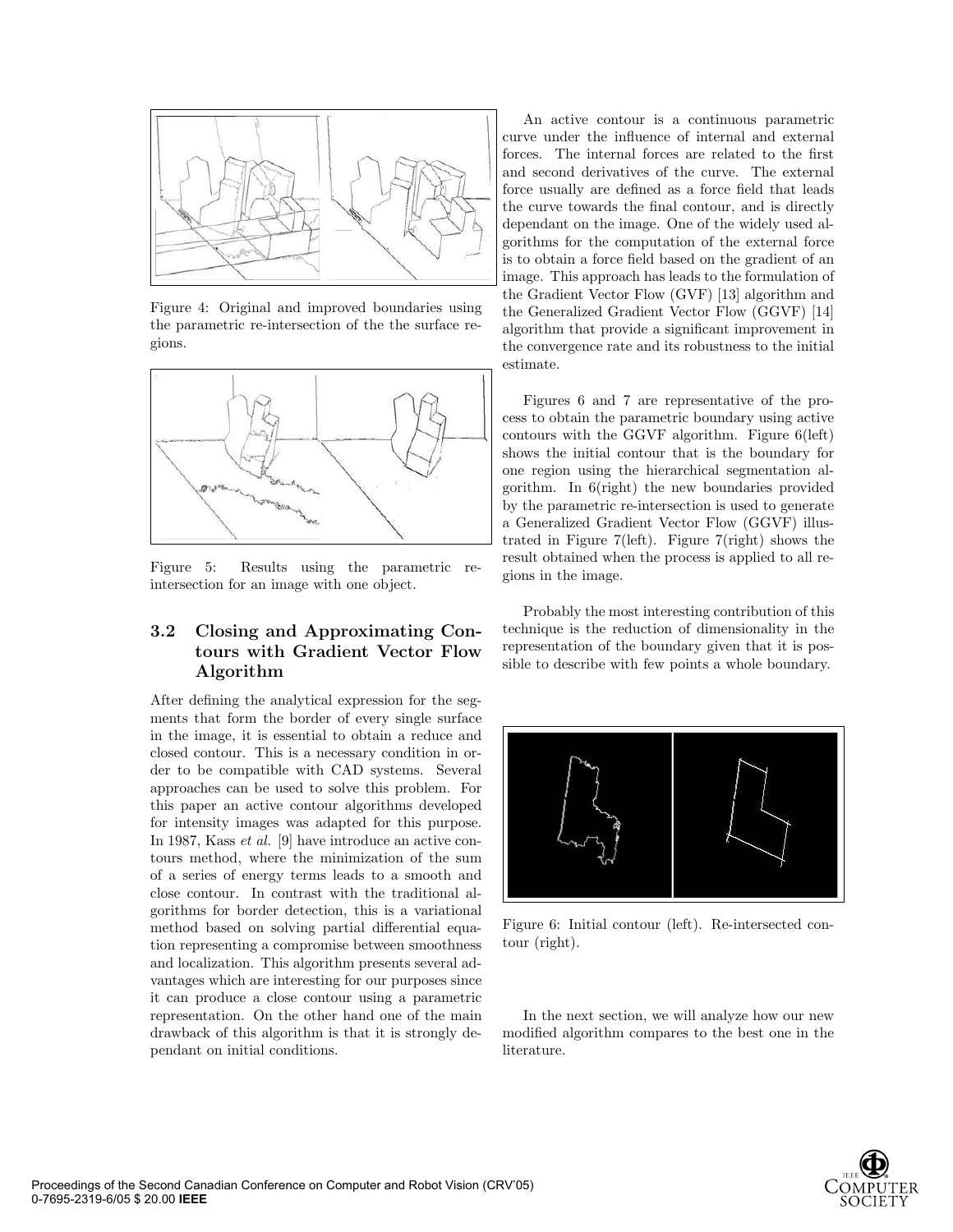# **4 Experimental Comparison Methodology**

This section describe briefly the methodology used to compare the performance of various segmentation algorithms with ours. For a more detailed description see the work of A. Hoover et al [4].

#### **4.1 Segmentation Definition**

In the evaluation methodology proposed by A. Hoover  $et \ al \ [5]$ , a formal definition of the segmentation process is used and our algorithm was mapped into this framework. This definitions has been proposed by some other authors as R. C. Gonzales [2] and is repeated here for completeness.

Let **R** be a representation of the region of the complete image. Segmentation can be defined as the process of dividing **R** in n subregions,  $\mathbf{R}_1$ ,  $\mathbf{R}_2$ ,..., $\mathbf{R}_n$ in such a way that it satisfies:

1.  $\bigcup_{i=1}^n \mathbf{R}_i = \mathbf{R}$ ,

- 2.  $\mathbf{R}_i$  is a connected region for  $i=1,2,...,n$ ,
- 3.  $\mathbf{R}_i \cap \mathbf{R}_j = \emptyset$  for all i y j, si i  $\neq j$ ,
- 4.  $P(\mathbf{R}_i)$ =TRUE for  $i=1,2,...,n$  y
- 5.  $P(\mathbf{R}_i \cup \mathbf{R}_i) = \text{FALSE for } i = 1, 2, \ldots, n.$

where  $P(\mathbf{R}_i)$  is a predicate for the elements belonging to  $\mathbf{R}_i$  and  $\emptyset$  is the empty set. In the particular case of range images, it is possible to have none valid elements produced by undesired phenomena inherent to the acquisition process such as shadows, corners or saturation noise.



Figure 7: Generalized gradient vector flow field (left). Parametric boundaries for the hole image (right).



Figure 8: One of the USF range image used for the evaluation.

#### **4.2 Test Images**

For this work a database of 40 images, acquired with a structured light scanner producing range images of size  $512 \times 512$  with 8 bits per pixel was used. The database was made available for free by the University of South Florida [12]. The sensor also produce an associated intensity images of 8 bits per pixel which was not used because most other algorithms only process the range signal. Every image has different level of complexity according to the number of objects and surfaces to be segmented. All the objects in this database are polyhedral.

For the comparison process, every range image has a ground truth image associated created by hand segmentation performed by a human expert and the real angles of the normal vector for every surface is known. In Figure 8 an instance of the test images is shown.

#### **4.3 Performance Measures**

The comparison between the automatic segmentation (Machine Segmentation, MS) and the manual segmentation(Ground Truth Segmentation, GT) was performed as follows: Let M be the number of regions in the  $\overline{MS}$  image, and  $\overline{N}$  the number of regions in the  $GT$  image. Let  $P_m$  be the number of pixels in the MS region  $R_m$  (where  $m=1...M$ ). In the same way, let  $P_n$  be the number of pixels in the  $GT$  region  $R_n$  (where  $n=1...N$ ). Let  $O_{mn} = R_m \cap R_n$  be the number of pixels that simultaneously belongs to regions  $R_m$  and  $R_n$ . According to this definition in the case without overlapping between regions produces that  $O_{mn} = 0$ , and the case with a complete overlapping produces  $O_{mn} = P_m = P_n$ .

Then, it is possible to build the  $M \times N$  table, with the  $O_{mn}$  values, for  $m=1...M$  and  $n=1...N$ . This result will be used to calculate the overlapping index for every region in the MS image

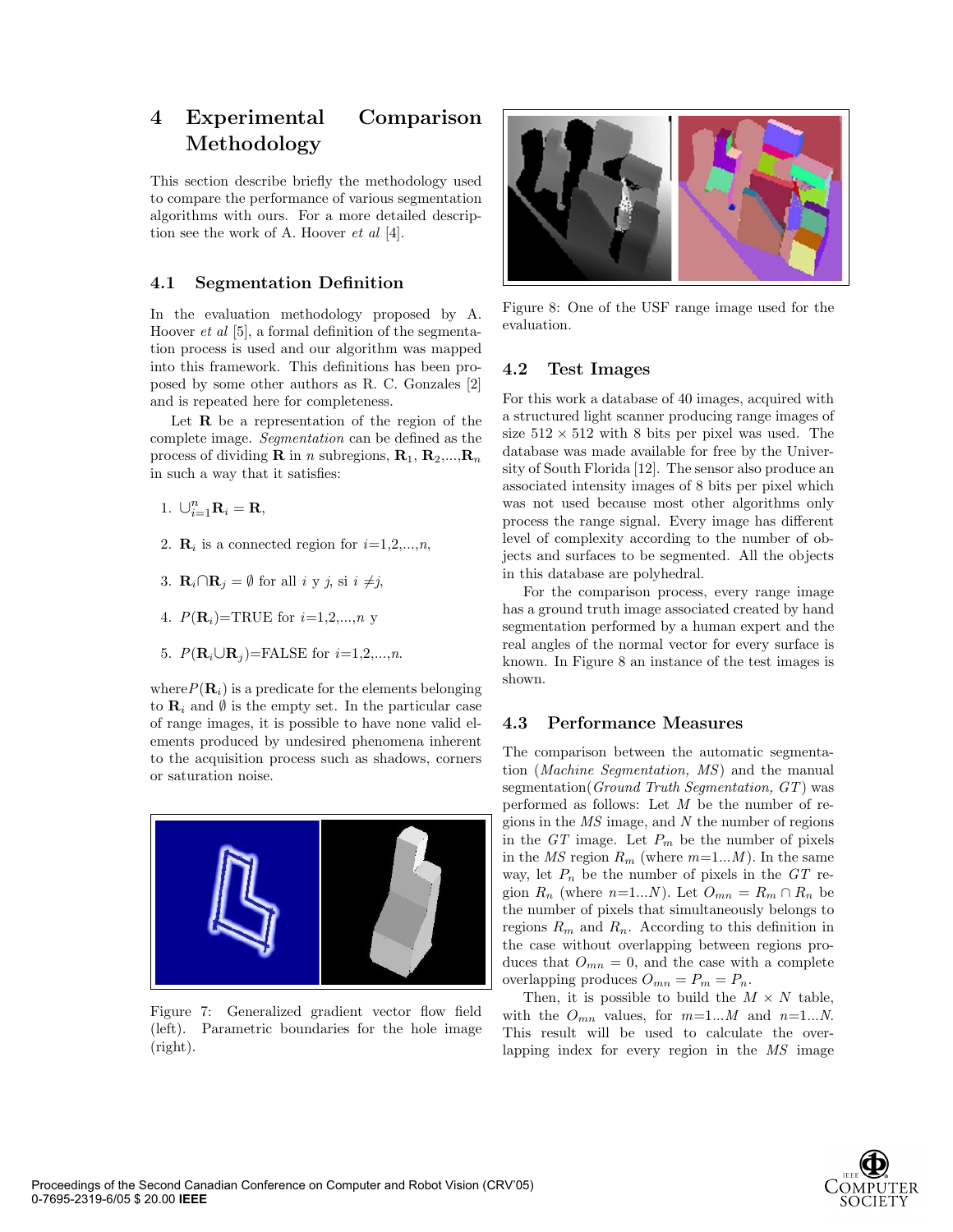as  $(O_{mn}/P_m$  and in the GT image as  $O_{mn}/P_n$ ). This indexes provide the discriminant information to classify every segmented region as one out of five classes: *Correct Detection*, *Over-Segmentation*, *Under-Segmentation*, *Missed* y *Noise*. Over-Segmentation refers to a multiple detection of a single surface. Under-Segmentation refers to a merge of surfaces into a single one. A Missed occurs when the segmentation algorithm is not successful in the detection of a surface that appears in the image, and Noise occurs when the algorithm detects a surface that is not present in the image. The equations to classify every surface uses a threshold T, in the interval  $0.5 < T < 1.0$ . The value of  $T$  is determined by:

- 1. **Correct Detection**. Two regions,  $(R_m)$  in the  $MS$  image and  $R_n$  in the GT image are classified as a Correct Detection if:
	- (a)  $O_{mn} \geq T \times P_m$  (at least T percent of the pixels in  $R_m$  of the  $\overline{MS}$  image, are marked as belonging to  $R_n$  in the  $GT$  image), and
	- (b)  $O_{mn} \geq T \times P_n$  (at least T percent of the pixels in  $R_n$  of the  $GT$  image, are marked as belonging to  $R_m$  in the  $MS$  image).
- 2. **Over-Segmentation**. One region  $R_n$  in the  $GT$  image, and a set of regions  $R_{m_1},...,R_{m_x}$  in the MS image, where  $2 \le x \le M$ , are classified as an instance of Over-Segmentation if:
	- (a)  $\forall i \in \mathcal{X}, O_{m_i n} \geq T \times P_m$  (for all *i*, at least T percent of the pixels in each region  $R_{m_i}$ of the  $MS$  image also belong to  $R_n$  in the GT image), **and**
	- (b)  $\sum_{i=1}^{x} O_{m_i n} \geq T \times P_n$  (at least T percent of the pixels of  $R_n$  in the  $GT$  image also belong to the union of the regions  $R_{m_1},..., R_{m_x}$  in the MS image).
- 3. **Sub-Segmentation**. Given a set of regions  $R_{n_1},..., R_{n_x}, 2 \leq x \leq M$ , in a GT image, then one region  $R_m$  in a  $MS$  image is classified as an instance of Sub-Segmentation if:
	- (a)  $\sum_{i=1}^{x} O_{mn_i} \geq T \times P_m$  (at least T percent of the pixels in  $R_m$  of the MS image, also belong to the union of regions  $R_{n_1}, ..., R_{n_x}$ in the GT image), **and**
	- (b)  $\forall i \in \mathcal{X}, O_{m_i n} \geq T \times P_m$  (at least T percent of the pixels in  $R_{n_i}$  of the GT image also belong to  $R_m$  in the MS image).
- 4. **Missed**. A region  $R_n$  of the GT image that is no classified as an instance of Correct Detection, Over-Segmentation or Under-Segmentation is classified as Missed.
- 5. **Noise**. A region  $R_m$  of the MS image that is no classified as an instance of Correct Detection, Over-Segmentation or Under-Segmentation is classified as Noise.

Even though these indexes produce a classification for every surface in the images GT and MS, this classification is not unique for  $T < 1.0$ . Furthermore, for the range  $0.5 < T < 1.0$ , every region can eventually contribute to three categories (Correct Detection, Over-Segmentation or Under-Segmentation). In the case more than one definition is satisfied, the region is classified according to the maximum index.

The "*perfect*" segmentation algorithm should be able to correctly detect all the regions with tolerance 1.0, and without instances of Over-Segmentation, Under-Segmentation, Missed or Noise.

# **5 Results**

In the literature, one can find performance evaluation for seven segmentation techniques developed by different research groups, using the methodology described in the previous section [4, 7]. In the first report (Hoover *et al.* [4]), the two best performing algorithms are the one by the University of Bern (UB) and University of Edingurgh (UE). The algorithm developed by the UB, is based on the fact that the points in any row(or column) of the range image belonging to a planar surface should be a straight line in the 3–D space. Then the idea is to divide every row(or column) of the image into sections of straight lines followed by a clustering process of lines instead of pixels. The UE algorithm is based on a region growing segmentation algorithm. It can be divided in four main steps: 1. Estimation of normal vector/Data smoothness. 2. First segmentation based on the values of curvature measures (H-K). 3. Region growing of the surface normals. 4. refinement of the calculation of borders between regions. It is worth mentioning that the last step is performed by computation the intersection between adjacent surfaces in order to achieve a more precise localization. In the second technical report by  $(X.$  Jiang *et al.* [7]), the best performance was to the the University of Osaka (UO) algorithm which is based on the analysis of the intersection of the scene with arbitrary planar surfaces.

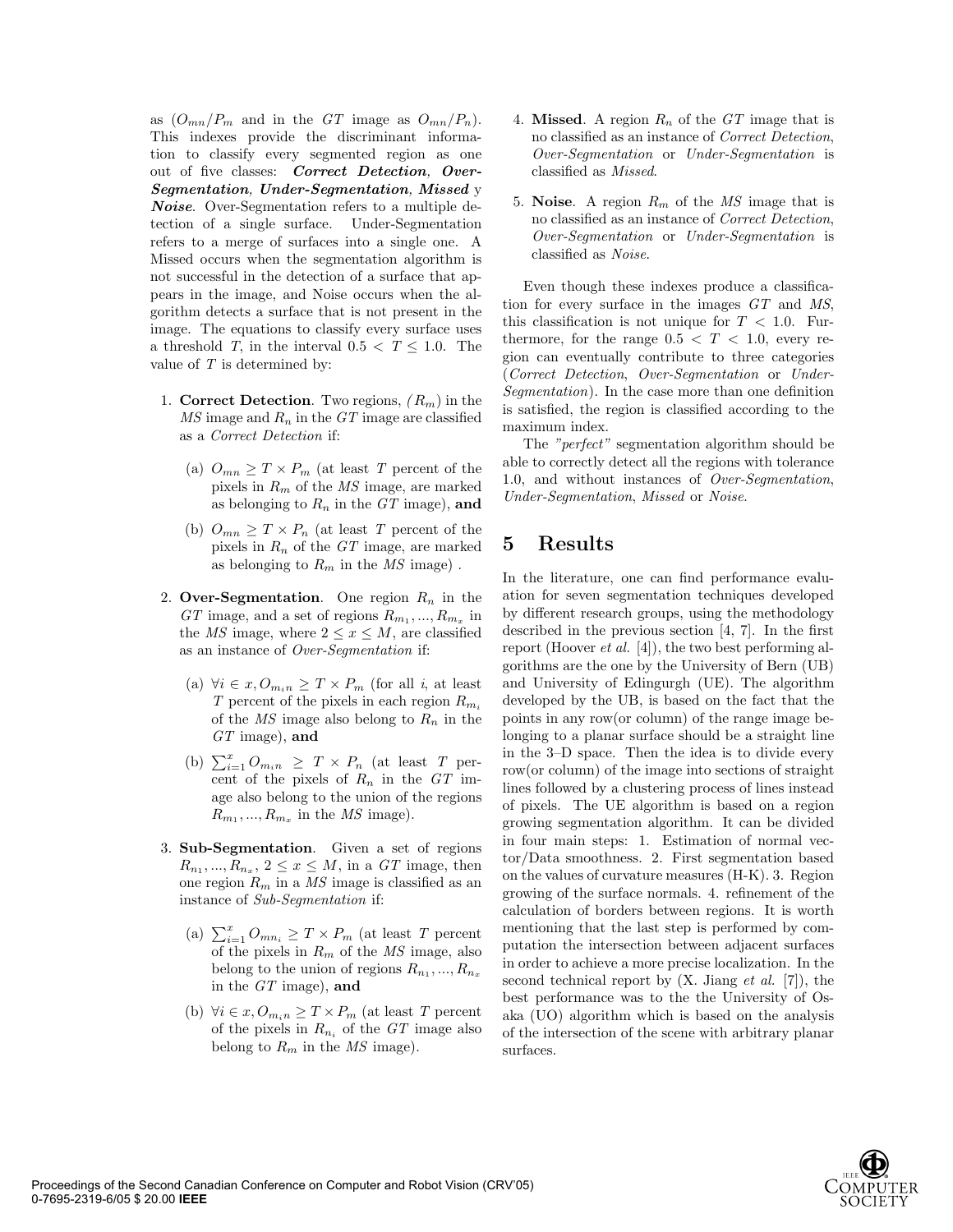The results of the complete segmentation process are shown in Figures 9 and 10. For the sake of clarity both Figures include the ground truth image.



Figure 9: Segmentation result(left). Ground truth(right).  $(1 \text{ and } 2)$ .



Figure 10: Segmentation result(left). Ground truth(right).  $(2 \text{ and } 2)$ .

The comparison methodology described in Section 2 was used in order to determine the performance of this approach. There are some considerations that need to be taken into account in order to perform a good comparison. First, it is important to notice that for some of the segmentation techniques, special treatment was needed for the background and support planes. Furthermore, the fact that this two planes are constant for all the images introduce a strong bias in the result. This can induce a wrong interpretation of the performance indexes given that the two regions are significatively bigger than the regions under analysis and consequently are classified as "Correct Detection" even for a highly restrictive values of the tolerance parameter  $T$ . It is also important to notice that with this comparison methodology the interpretation of the indexes can be hard because of high variations in the size of the regions as well as in the ratio between the area and its perimeter.

In order to reduce theis effect on the performance indexes some changes in the database was made. The support and background planes were removed and we only used images with one object

in the scene. Figure 11 presents the percentage of Correct Detection for the algorithm developed at the University of Bern (UB) and for our algorithm (PB). There are three performance curves for the PB algorithm with the following interpretation: PB with Borders. For the performance of the segmentation technique with the parametric boundary detection presented in this paper PB without background. For the performance of the original segmentation technique without taking into account the support and background planes in the computation of the index PB with background. For the performance of our original segmentation technique developed taking into account the support and background planes in the computation of the index but not in the segmentation.



Figure 11: Correct detection for PB with Border, UB, PB without Background, PB with Background.

## **6 Conclusion**

The parametric representation of boundaries allows a reduction in the dimensionality and the formulation is suitable to be extended to second order surfaces or a more general representation (i.e. higher order Bézier).

This technique is strongly dependant on the quality of the detected depth and orientation discontinuities. For this reason significant lost in the boundaries will lead undesirable deformations of the final representation.